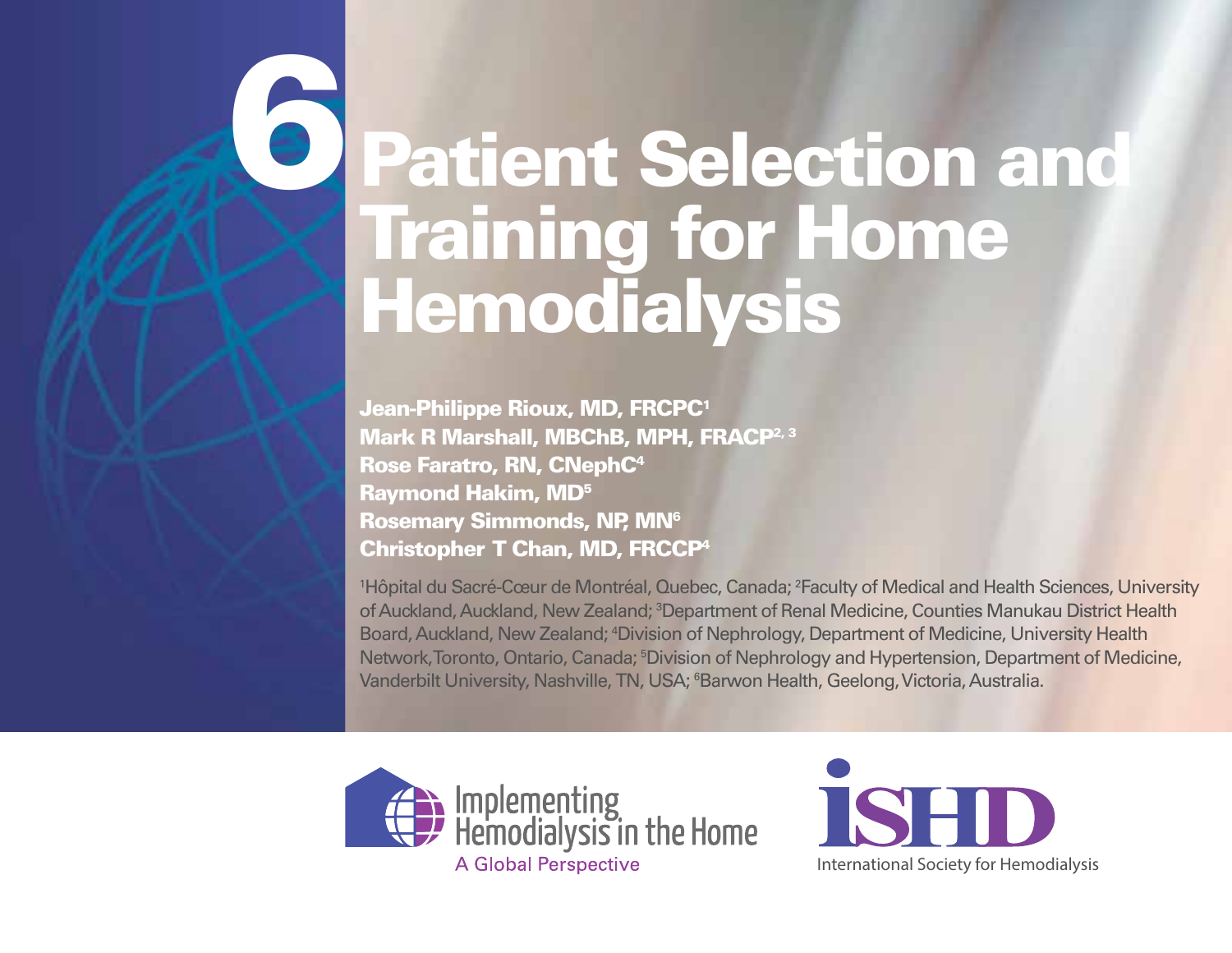# **CONTENTS**

Patient Selection

**3** Abstract

2

- Introduction **3**
- **Patient Selection for Home HD 4**
- Training and Education for Home HD **7**
- **11 Barriers to Home HD Training**
- **12 Key Performance Indicators for Home HD** Training
- **12 Future Studies in Home HD Education**
- **13**



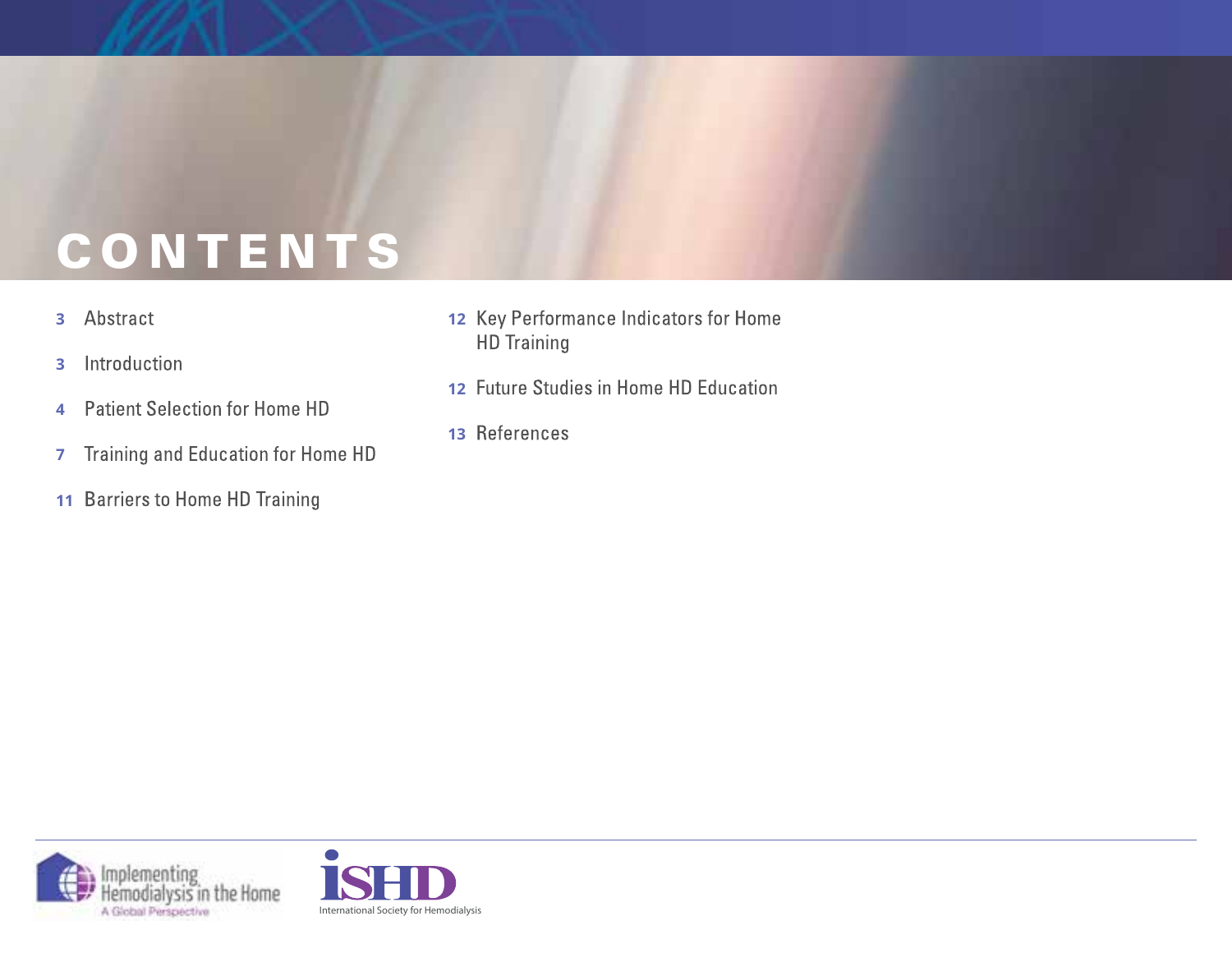### Abstract

3

Patient selection and training is arguably the most important step towards building a successful home hemodialysis program. We present a step-by-step account of home hemodialysis (HD) training to guide providers who are developing home HD programs. Although home HD training is an important step in allowing patients to undergo dialysis in the home, there is a surprising lack of systematic research in this field. Innovations and research in this area will be pivotal in further promoting a higher acceptance rate of home HD as the renal replacement therapy of choice.

### Introduction

Home hemodialysis (HD) has been associated with several clinical benefits compared with conventional thrice-weekly, in-center HD. To date, few resources have focused on the importance of patient selection, training, and education of a complex medical procedure such as home HD. In this module, we describe guiding principles for implementation of a home HD program with an emphasis on (1) patients' selection, assessments, and training, and (2) challenges of adult education. Future challenges in education research and the importance of quality assurance in home HD education delivery will also be discussed.

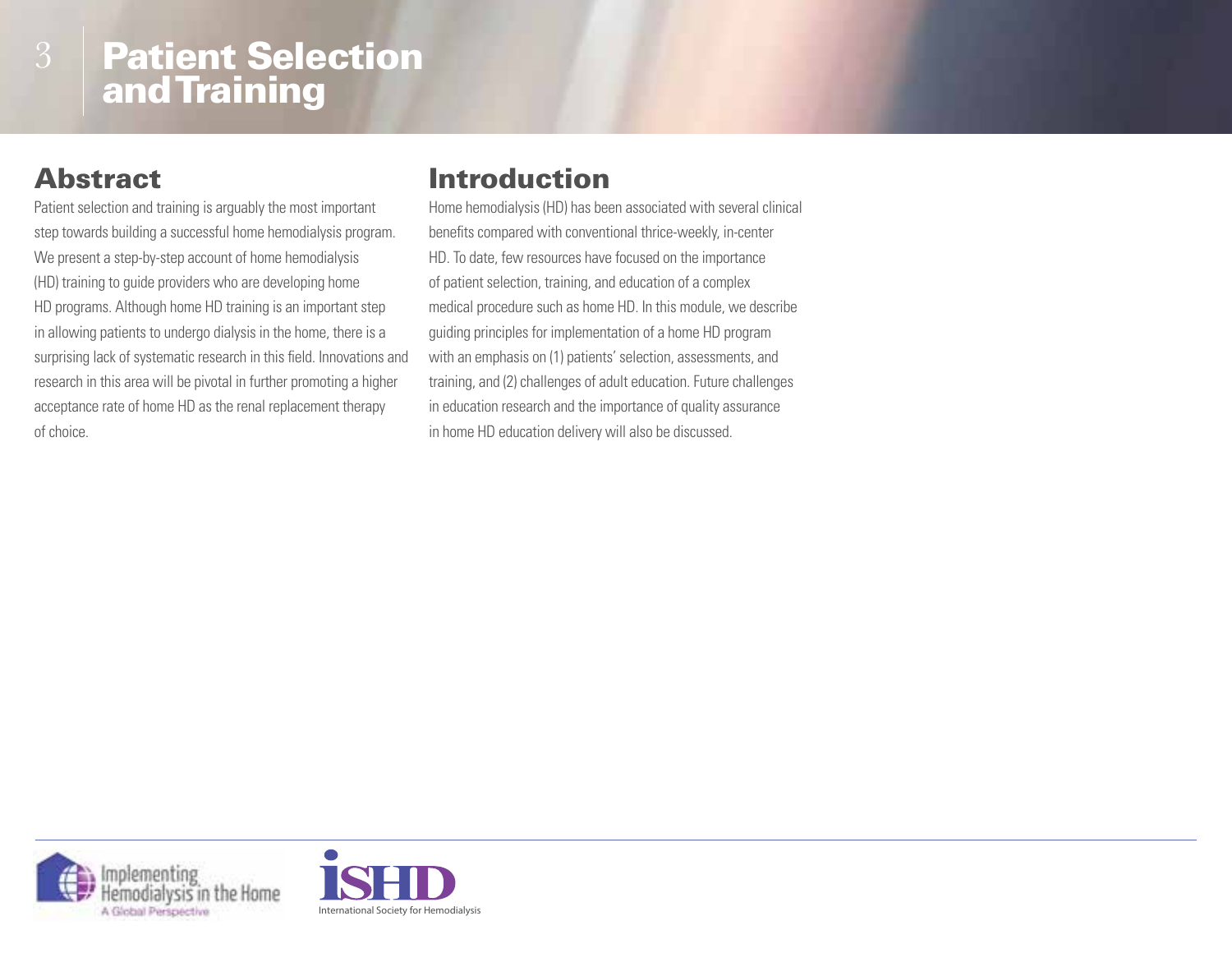### Patient Selection for Home HD

Guidance for patient selection has been provided by the National Institute for Health and Care Excellence (NICE)<sup>1</sup> and the MATCH-D initiative.<sup>2</sup> Primarily, the patient should be physically and intellectually able and, most importantly, motivated to perform home HD and its related activities. As noted by others, most patients are medically suitable candidates for home HD.<sup>2, 3</sup> Our own programs have enrolled patients with complex combinations of comorbidities, and we have discovered that many of our patients do better with more frequent or longer treatments that are more easily implemented in the home setting.<sup>4</sup> Indications for and relative contraindications against home HD are listed in Table 1. At our centers, we have implemented, to various extents, a "home-dialysis-first" policy, which prioritizes proactive education to all patients with chronic kidney disease.<sup>5</sup> Policies such as these are important change agents, and help healthcare professionals facilitate a clinical culture of promoting home dialysis to appropriate patients.

Optimal patient selection for home HD involves a balance between enthusiastic program recruitment and careful shared decision-making to avoid recruiting patients who are either physically or mentally unsuitable for home HD, and those who face insurmountable social challenges. As a starting point, home HD programs should aim to engage with and recruit all appropriate patients in their wider dialysis program who would

### ialysis in the Home Global Perspective



#### **Table 1. Considerations for Patient Selection for Home HD**

#### **Potential Candidates for Home HD**

- Patients who are able to physically and cognitively manage the tasks of care (or have a support person who can)
- Patients who are motivated and willing to learn the technique
- Patients who wish to continue to work or continue schooling
- Patients who have failed peritoneal dialysis and wish to continue therapy at home
- Patients with the following medical conditions:
	- » Severe sleep apnea
	- » Persistent hyperphosphatemia
	- » Right heart failure
	- » Uncontrolled ascites
	- » Refractory volume overload
	- » Difficult-to-control hypertension
	- » Symptomatic hypotension, cramps, or nausea on conventional HD
	- » Inadequate control of uremic symptoms on conventional HD
	- » Excessive recovery time after conventional HD
- Women who are pregnant or planning to conceive

#### **Contraindications to Home HD**

- Unstable medical conditions (eg, uncontrolled arrhythmia, seizure disorders)
- Lack of suitable vascular access
- Unstable behavioral problems (eg, uncontrolled psychosis or anxiety, ongoing injection drug use and alcohol abuse)
- Contraindication to anticoagulant use during dialysis
- Conditions that may cause abrupt loss of consciousness (eg, severe and unstable intradialytic hypotension)

Adapted from Rioux et al.4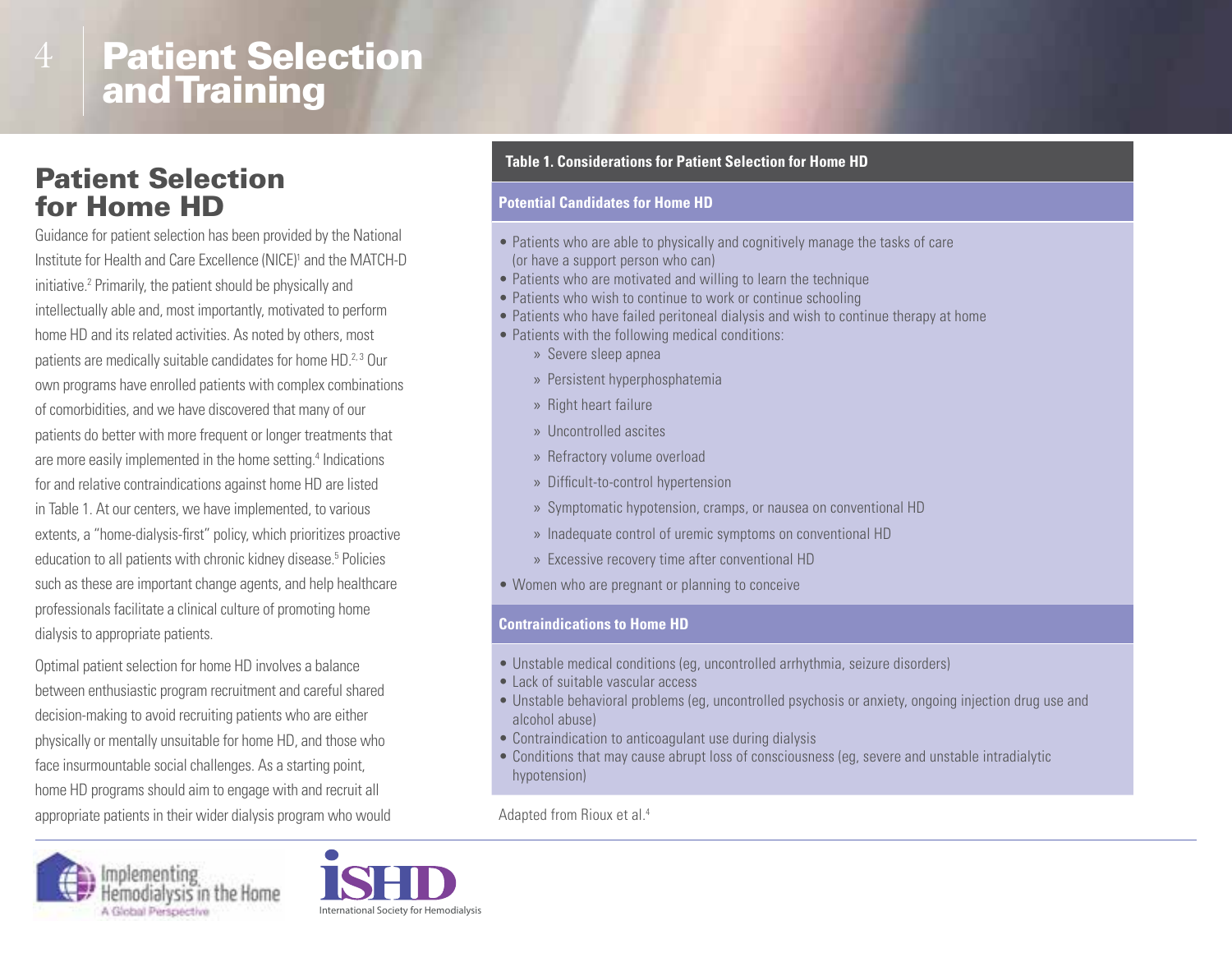5

be potentially capable of performing home HD and benefiting from this therapy. Renal units that have a systematic practice in patient education and decision-making practices tend to have a significantly higher adoption rate toward independent dialysis<sup>6</sup> (see "Systems to Cultivate Suitable Patients for Home Dialysis"). There are a number of tools to promote home HD to patients, which can be integrated into patient education programs (see "Home Hemodialysis Needs YOU!").

It is important for home HD programs to develop an explicit patient selection policy, which includes medical and social criteria for defining appropriate patients. A policy is crucial for driving program recruitment, and also for the timely transition of patients to alternative modalities if and when home HD becomes inappropriate. For the patients, a policy makes explicit the requirements for home HD and ensures they recognize that the therapy is more than simply a lifestyle choice.

It is ideal that an interdisciplinary team, which should include home dialysis nurses, technicians, and physicians, sees all interested patients (see the module, "Workforce Development and Models of Care in Home Hemodialysis").

Open discussions taking into consideration patient expectations and fears and the perspectives of care providers should be encouraged. Tests that assess hearing, vision, strength, and manual dexterity are helpful when evaluating patient suitability

for home HD, and results from these tests should be documented accordingly; however, alterations from the norm in the majority of these assessments should not be considered absolute deterrents for home HD. Many of the initially perceived barriers to home HD can be overcome, often with the assistance of a care partner (see Table 2). A critical role for the interdisciplinary team is not only to identify patient barriers, but also solve them as well.

Another important issue to consider is that of nonadherence, which is a threat to patient safety as well as program credibility and longevity. Nonadherence in the setting of home dialysis is not well understood, although there are some general observations that are relevant to patient selection. One red flag is the case of the "unwilling" patient. Patients who lack control over modality selection have worse outcomes, probably due to resistance to training and nonadherence to treatment.<sup>7,8</sup> Those who are less motivated, therefore, are likely to require extra training to successfully make the transition to home HD. Another key determinant of adherence is patient attentional and coping style. For patients undergoing a complex, self-directed home-based treatment such as home HD, a more vigilant and active coping style is associated with more favorable adherence.<sup>9,10</sup> A general classification for nonadherence can be adapted to the home HD setting, and is shown in Table 3.<sup>11</sup> At-risk patients can still be trained, but they need to be managed carefully. This is one

#### **Table 2. Potential Barriers to Home HD and Possible Interventions**

| <b>Factor</b>                                          | <b>Possible Intervention</b>                                                                            |
|--------------------------------------------------------|---------------------------------------------------------------------------------------------------------|
| Unkempt/poor personal<br>hygiene                       | Hygiene education, dialysis<br>partner                                                                  |
| Frail/nonambulatory/<br>hedridden                      | Physiotherapy, occupational<br>therapy, dialysis care partner                                           |
| <b>Illiterate</b>                                      | Pictures to train, return<br>demonstration to verify<br>learning, tape recorders for<br>patient reports |
| Hearing impaired                                       | Light/vibration for alarms                                                                              |
| Brain damage, dementia, or<br>poor short-term memory   | Dialysis care partner                                                                                   |
| No use of either hand                                  | Dialysis care partner                                                                                   |
| Severely visually impaired or<br><b>blind</b>          | Change to peritoneal dialysis,<br>dialysis care partner                                                 |
| Reduced awareness/ability to<br>report bodily symptoms | Dialysis care partner                                                                                   |

Adapted from Schatell et al.<sup>2</sup>



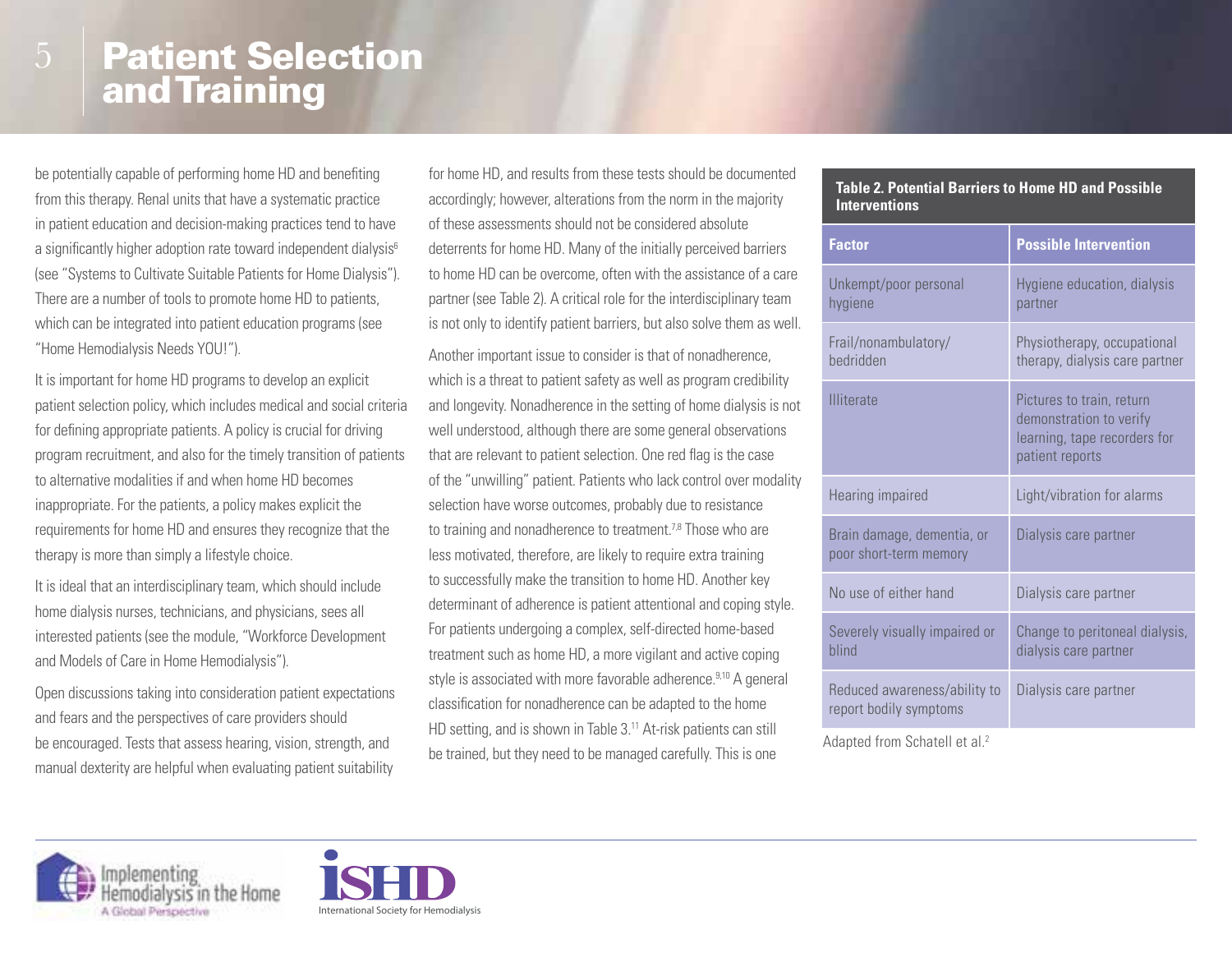situation where support from health psychology is invaluable, especially during the selection process to identify at-risk patients, and also during the training period to mitigate the causal factors that underlie their predisposition.

Once there is agreement from the team that the patient is a suitable candidate and the patient himself has expressed interest in proceeding with home HD, a home inspection can then be scheduled.

For start-up home HD programs, appropriate selection of the first few patients is important to ensure a confident and successful training program in the future. These patients will, in general, be recruited from dialysis facilities, and should be highly motivated, have excellent social support, demonstrate a desire to learn and, most importantly, should have a good rapport with the wider clinical team. Successful home HD patients are a catalyst for program growth. Inviting patients to share their experience and stories to their dialysis peers either in person or by creating video footage is a powerful tool to improve uptake of home HD among others.

#### **Useful Resources**

- » National Institute for Health and Care Excellence, Guidance on home compared to hospital haemodialysis for patients with end-stage renal failure (TA48)
- » Method to Assess Treatment Choices for Home Dialysis (MATCH-D)





| <b>Table 3. Risk Factors for Nonadherence and Possible Interventions</b> |                                                                                                                                                        |                                                                                                                                                                 |  |  |
|--------------------------------------------------------------------------|--------------------------------------------------------------------------------------------------------------------------------------------------------|-----------------------------------------------------------------------------------------------------------------------------------------------------------------|--|--|
| <b>Category</b>                                                          | <b>Examples</b>                                                                                                                                        | <b>Possible Intervention</b>                                                                                                                                    |  |  |
| Procedure-related factors                                                | • Needle phobia<br>• Burden of schedule/tasks<br>• Unpalatable physical effects of treatment                                                           | • Health psychology, anesthetic cream<br>• Dialysis care partner<br>Change to extended hours or frequent<br>hemodialysis                                        |  |  |
| Psychosocial factors                                                     | • Overwhelming situation/self-esteem<br><b>ISSUES</b><br>• Lack of trust in health professionals<br>• Unsupported home life<br>• Drug or alcohol abuse | • Health psychology<br>• Patient-to-patient peer support<br>• Social work, community house hemodialysis<br>• Rehabilitation                                     |  |  |
| Deliberate nonadherence                                                  | • Depression, psychosis, or anxiety<br>• Attention seeking<br>• "Infallible" attitude<br>• Risk-taking behavior (eg, adolescents)                      | • Health psychology, psychiatry<br>• Health psychology, dialysis care partner<br>• Health psychology, patient contract<br>• Health psychology, patient contract |  |  |

Adapted from Bullington.<sup>11</sup>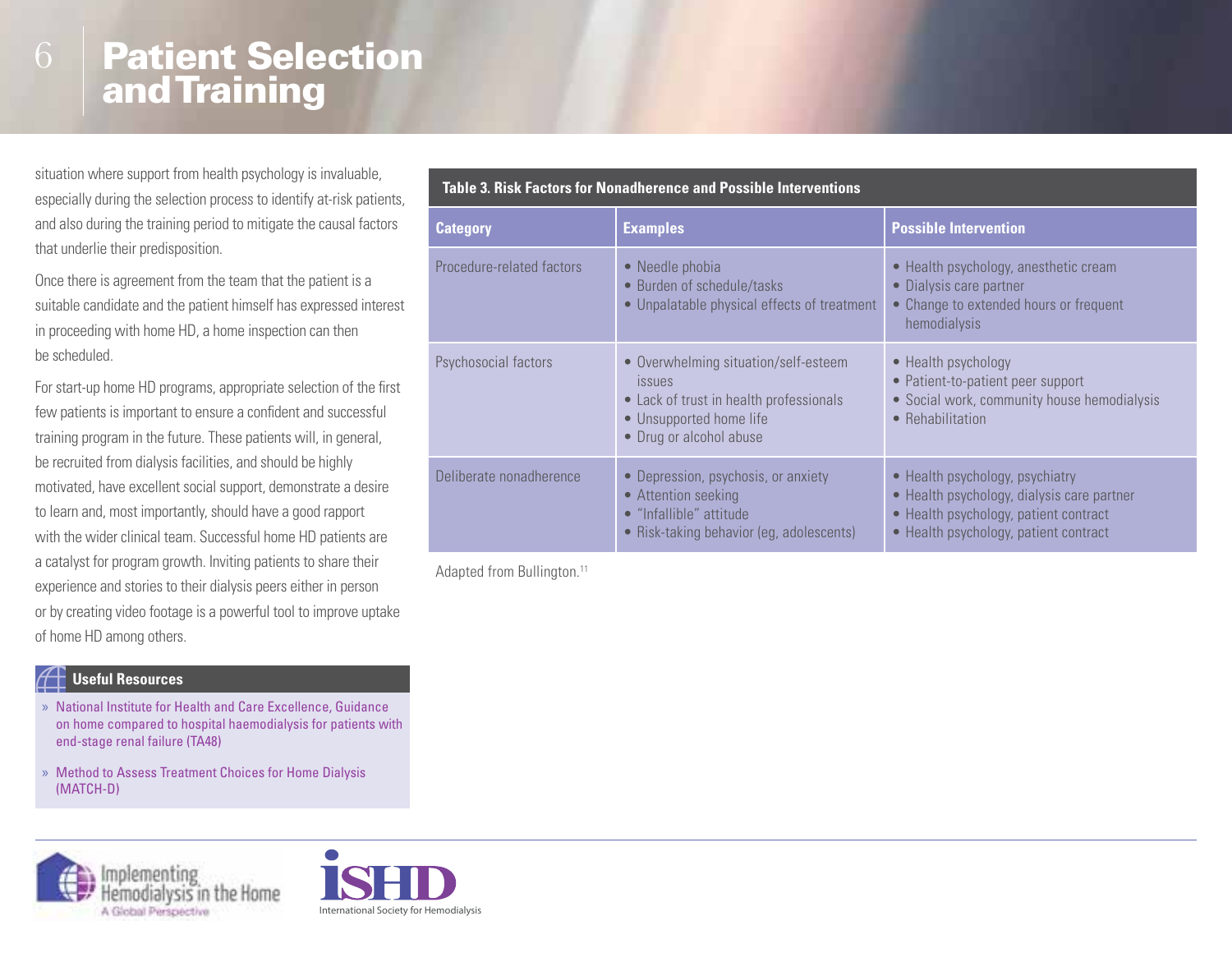### Training and Education for Home HD

#### **Adult Learning and Home HD**

Teaching an adult to perform HD at home may be challenging, and there is a paucity of published literature validating any specific training paradigm or program.

The personnel involved in training and supporting the patients and their care partners are important to ensure success of a program. Home HD nurses should be skilled practitioners, typically having a sound practical knowledge of dialysis with at least 12 months' experience in managing patients with chronic kidney disease. However, above all, nurses involved in training people for home HD must strongly believe that patients are capable of caring for themselves, and have a passion to promote the benefits of home dialysis to their patients. They must enjoy teaching and understand the principles of adult learning, and have the ability to invoke followership.

The principles of adult learning presume that adults are actively involved in the learning process and wish to be treated as equals to the teacher. The home dialysis learning process will benefit from having a staff that is informed of patients' and care partners' backgrounds, knowledge, and experience levels before these individuals enter the training program. A training program can then be tailored to allow patients to learn using styles and speeds

at which they feel comfortable. Adults are motivated to learn things that they perceive will help them cope with real life issues; therefore, the ability to design active learning lessons that will help them to maintain their dialysis safety and long-term health are always best.

Adult learning is also motivated by a sense of self-esteem, and it is important to establish a friendly and open atmosphere, ideally in an informal, relaxed environment. The input of patients and their care partners should be respected and encouraged, and there should be frequent positive feedback given to patients as they progress through the training process.

Other unique considerations include the perceptions and reactions of the learners making errors—adults often blame themselves for their errors but do not always learn from their mistakes and make corrections accordingly. Finally, it is important to adapt to patients' different learning styles by using complementary visual, auditory, or kinesthetic techniques. Practically, a good start for any program is the use of training aids that are strong visually, with step-bystep photography to demonstrate the dialysis procedure with a minimal amount of text. These can be very easily developed and tailored for individual patient's needs by enthusiastic HD dialysis training staff.

Depending on learning style, aids such as DVDs, slide presentations, and/or websites may also be useful for patients and their care partners to peruse at home, and this approach

has been used successfully in other settings.<sup>12-13</sup> Patients with very low literacy may benefit from the use of more elaborate audiovisual training aids (developed at low literacy levels).

#### **The Training Program**

Typically, patients are trained at the main home HD facility (ie, the home HD hub), although it is possible to train at a hospital or satellite HD unit, or even in patients' own homes. No matter the venue, it is important to involve care partners early in the process of planning for home HD and in the training of patients. The objectives of the training program are to (1) provide the appropriate amount of information to ensure that the patient will be able to dialyze safely at home; (2) enable the patient to monitor and manage other elements of his or her chronic kidney disease, such as obtaining samples for lab work and maintaining appropriate nutrition and diet; and (3) help the patient and his or her care partner(s) cope with barriers and fears associated with home HD (see the module, "Psychosocial Aspects in Home Hemodialysis").13 During training, the patient will also receive technical education on the operations and maintenance of the water treatment system.

During training, the ideal nurse trainer-to-patient ratio is typically 1:1. An idealized schedule of training is described in Table 4, with weekly areas of focus and training objectives. In practice, however, training is individualized to address any identified learning barriers or risks for failure. The frequency and duration



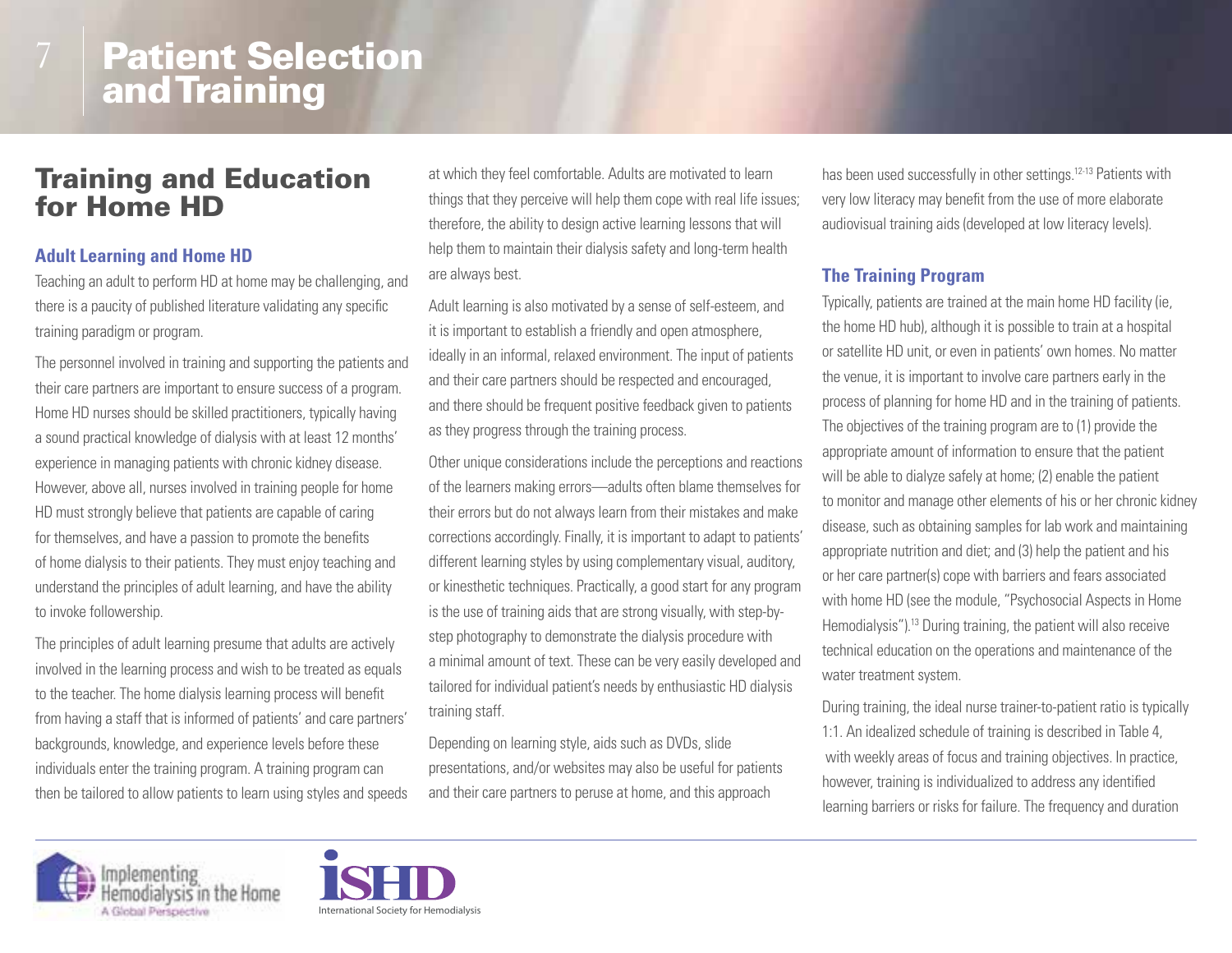8

| Table 4. Weekly Education and Training for Home HD |                                                                                                                                                                                                            |                                                                                          |  |  |
|----------------------------------------------------|------------------------------------------------------------------------------------------------------------------------------------------------------------------------------------------------------------|------------------------------------------------------------------------------------------|--|--|
| <b>Training Week</b>                               | <b>Education and Training Focus</b>                                                                                                                                                                        | <b>Learning Objectives</b>                                                               |  |  |
|                                                    | • General operations of the dialysis unit<br>• Learn new vocabulary<br>• Proper hand washing technique<br>• Self-assessment (blood pressure, weight)<br>• Access care<br>• Introduction to dialysis manual | • Understand concepts behind HD<br>• Learn self-assessment                               |  |  |
| $\overline{2}$                                     | • Observation of the trainer doing tasks<br>• Interpretation of the concepts of self-assessment and<br>dialysis<br>• Setup of the HD machine                                                               | • Set up the HD machine using the<br>manual                                              |  |  |
| 3                                                  | • Equipment preparation<br>• Disconnect procedure<br>• Alarms management<br>• Self-cannulation<br>• Perform tasks under the supervision of the trainer                                                     | • Set up the HD machine without<br>using the manual                                      |  |  |
| 4                                                  | • Alarms management<br>• Complications management<br>• Meet with technician to learn water management<br>• Recirculation procedure                                                                         | • Self-cannulation (may require<br>additional time)<br>• Manage complications and alarms |  |  |
| 5                                                  | • Patient performing dialysis alone in absence of nurse                                                                                                                                                    | • Achieve total independent self-care                                                    |  |  |
| $6 - 8$                                            | • Self-dialyze in the unit until ready for home HD<br>• Challenge with alarms and potential complications<br>• Formal examination                                                                          | • Complete independence<br>• Begin home HD                                               |  |  |

of actual HD training sessions are also variable, as shown in Table 5. Typically, approximately 6 weeks is necessary to complete training, although this training period tends to be shorter in counties with a low prevalence of patients who complete home HD, such as in the United States, and longer is countries with a higher prevalence of patients who complete home HD, such as in New Zealand. This may be related to the higher degree of patient selection in the United States (ie, only the most capable and motivated patients undergo home HD), and the reduced availability of "low-hanging fruit" for quick training in New Zealand, where training needs to accommodate a more educationally and medically diverse home HD patient population. Before training begins, dialysis professionals and patients should agree on and set an appropriate timeline for training, including incremental milestones that can be used to recognize difficulties in the training process and serve as markers of success.

At the end of each HD training session, there should be discussions with the patient to ensure that learning objectives have been met. Key points should be reiterated, as necessary, and patient understanding should be reaffirmed. At the end of training, the patient should be examined on his or her competency, usually through a written or some other formalized testing system (eg,

Adapted from Rioux et al.4



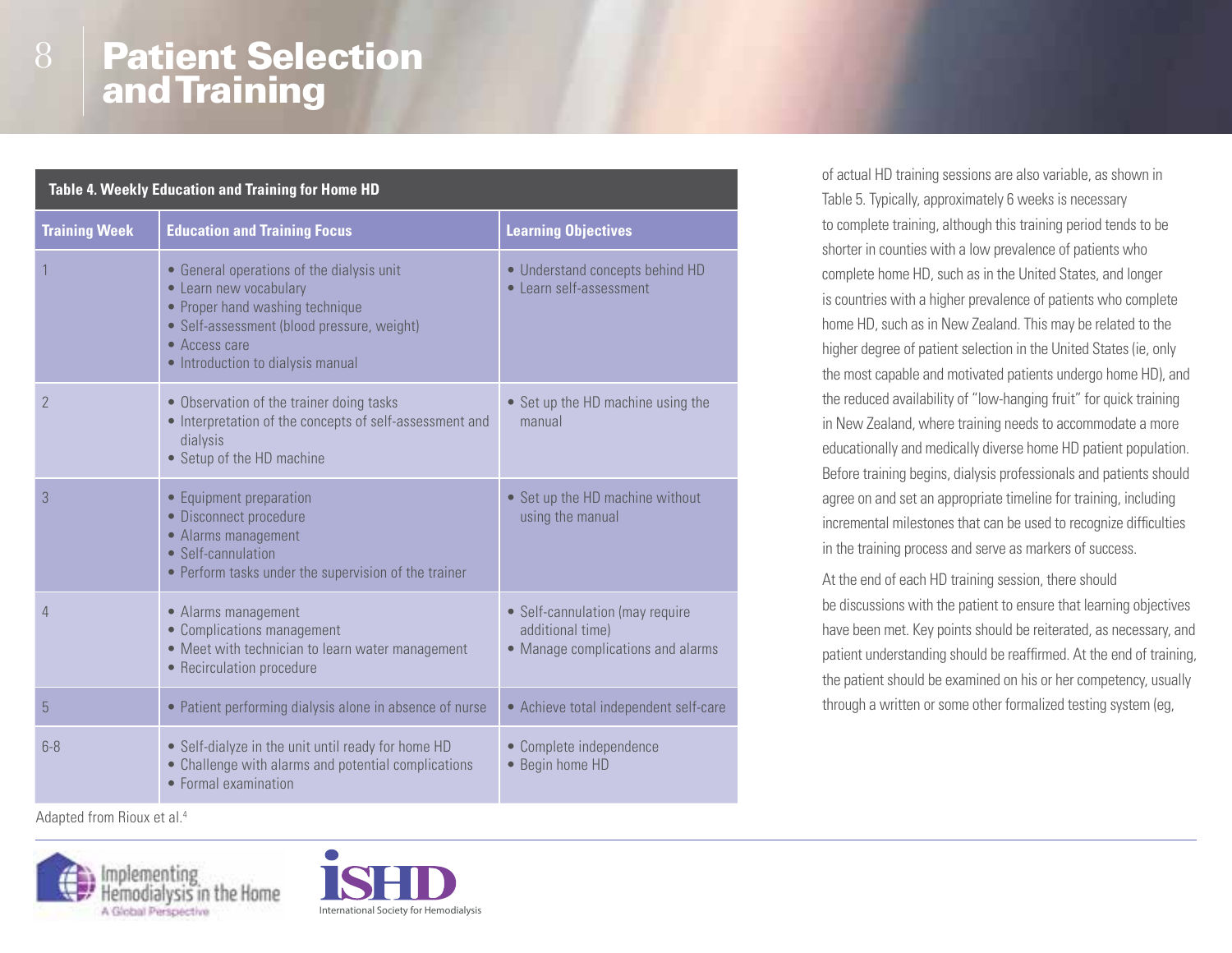#### **Table 5. Training Program Parameters for Home HD**

9

| Program <sup>*</sup>                         | <b>Frequency of HD Training</b><br><b>Sessions (per week)</b> | <b>Number of Training Sessions</b><br><b>Required for Completion</b> | <b>Training Duration</b><br>(weeks) | <b>Proportion of Dialysis Patients on</b><br>Home Dialysis, Nationally (2011) <sup>14</sup> | <b>Proportion of Dialysis</b><br><b>Patients on Home HD,</b><br>Nationally (2011) <sup>14</sup> |
|----------------------------------------------|---------------------------------------------------------------|----------------------------------------------------------------------|-------------------------------------|---------------------------------------------------------------------------------------------|-------------------------------------------------------------------------------------------------|
| Edmonton, Alberta, Canada                    | $\overline{4}$                                                | $-24$                                                                | $6\phantom{.}6$                     | 21                                                                                          | 3.9                                                                                             |
| Monash, Victoria, Australia                  | $\mathcal{S}$                                                 | 18-24                                                                | $6 - 8$                             | 27.6                                                                                        | 8.8                                                                                             |
| Geelong, Victoria, Australia                 | $\overline{4}$                                                | $16 - 24$                                                            | $4 - 6$                             | 27.6                                                                                        | 8.8                                                                                             |
| Toronto, Ontario, Canada <sup>15</sup>       | $\mathfrak{Z}$                                                | 18-24                                                                | $6 - 8$                             | 21                                                                                          | 3.9                                                                                             |
| Los Angeles, CA, USA <sup>16</sup>           | $5\overline{)}$                                               | $15 - 30$                                                            | $3-6$                               | 8.7                                                                                         | 1.3                                                                                             |
| Helsinki, Finland <sup>17</sup>              | $4 - 5$                                                       | $10 - 34$                                                            | $2 - 8$                             | 22.8                                                                                        | 4.2                                                                                             |
| Lynchburg, VA, USA <sup>18</sup>             | $5\phantom{.}$                                                | $25 - 30$                                                            | $5-6$                               | 8.7                                                                                         | 1.3                                                                                             |
| Christchurch, New Zealand <sup>19</sup>      | $\overline{4}$                                                | $-43$                                                                | $8 - 12$                            | 51.4                                                                                        | 18.2                                                                                            |
| Auckland, New Zealand                        | $3 - 4$                                                       | 26-48                                                                | $12 - 16$                           | 51.4                                                                                        | 18.2                                                                                            |
| FHN trial Group, USA/Canada <sup>20</sup>    | $3-5$                                                         | $11 - 59$                                                            | $3 - 12$                            | 3.1/21                                                                                      | 1.3/3.9                                                                                         |
| Dublin, Republic of Ireland <sup>21,22</sup> | $3-5$                                                         | $16 - 30$                                                            | $4 - 6$                             | 10.8                                                                                        | 0.9                                                                                             |
| Kobe, Japan <sup>23</sup>                    | $1 - 5$                                                       | $-45$                                                                | 8-28                                | 3.2                                                                                         | 0.1                                                                                             |

FHN = Frequent Hemodialysis Network.

\*Personal communications between July 17-21, 2014, with Robert Pauly (Edmonton, Alberta, Canada), Peter Kerr (Monash, Victoria, Australia), John Agar (Geelong, Victoria, Australia), Christopher Chan (Toronto, Ontario, Canada), Victoria Kumar (Los Angeles, CA, USA), Eero Honkanen (Helsinki, Finland), Virpi Rauta (Helsinki, Finland), Robert Lockridge (Lynchburg, VA, USA), David McGregor (Christchurch, New Zealand), and Mark Marshall (Auckland, New Zealand).



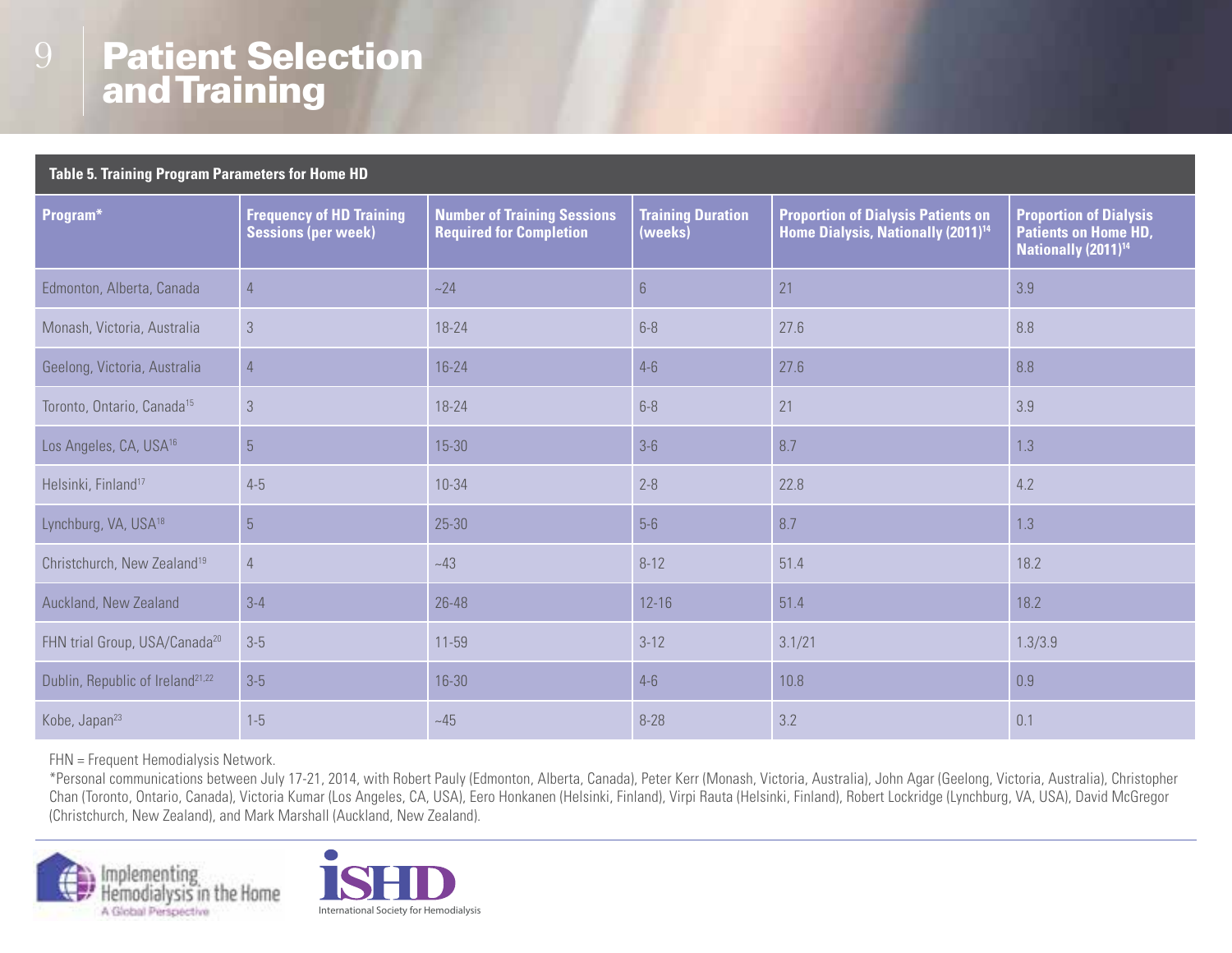a practical examination). In our programs, there are home visits made by training staff before and after training. They verify that the home is safe and suitable for home HD, and ensure that set-up and procedures used for training align with the particular physical arrangements that the patient has at home (eg, placement of machinery in relation to patient, location of supplies, etc). Our programs also have home HD nurses present at the patient's home for the first treatment to alleviate patient anxiety and ensure proper techniques and procedures are used.

Various programs have adopted the use of simulation training in the context of nursing and medical education. $24$  To date, there is a paucity of patient-based simulation education research data available, but some sort of patient-based simulation activity may be of interest and helpful to validate patients' readiness to launch home HD.

#### **Training Failure**

To understand the determinants of training failure, Schachter et al conducted a retrospective cohort study including consecutive patients who began training for home HD at their facility between 2003 to 2011.25 Of the 167 patients who started training for home HD, 32 were classified as "failure," a term which included any discontinuation of home HD during the first year. The most common reasons for training failure are listed in Table 6; the strongest predictors of "failure" were patients with concomitant diabetes and those living in rental housing.





| Table 6. Reasons for Failure to Graduate from Home HD Training |                                                                                 |                                   |  |
|----------------------------------------------------------------|---------------------------------------------------------------------------------|-----------------------------------|--|
| <b>Rank</b>                                                    | <b>Reason</b>                                                                   | <b>Proportion of Patients (%)</b> |  |
|                                                                | Home is inappropriate or cannot be modified for home HD                         | 17                                |  |
| $\overline{2}$                                                 | Deterioration in medical status                                                 | 13                                |  |
| 2                                                              | Cannot cope with burden of home HD                                              | 13                                |  |
| $\mathbf{2}$                                                   | Patient nonadherence                                                            | 13                                |  |
| $\overline{2}$                                                 | <b>Failed training tests</b>                                                    | 13                                |  |
| 3                                                              | Insurmountable language barrier                                                 | 8                                 |  |
| 3                                                              | Inadequate family support                                                       | 8                                 |  |
| 3                                                              | Imminent renal transplant, decided not to invest further in home<br>HD training | 8                                 |  |
| 3                                                              | <b>Financial barriers</b>                                                       | 8                                 |  |
| 4                                                              | Patient anxiety/nervousness about home HD                                       | $\overline{4}$                    |  |
| 4                                                              | Care partner anxiety about home HD for dependent patient                        | $\overline{4}$                    |  |
| 4                                                              | Inadequate manual dexterity                                                     | 4                                 |  |
| 4                                                              | Insurmountable visual impairment                                                | 4                                 |  |

Adapted from Schacter et al.25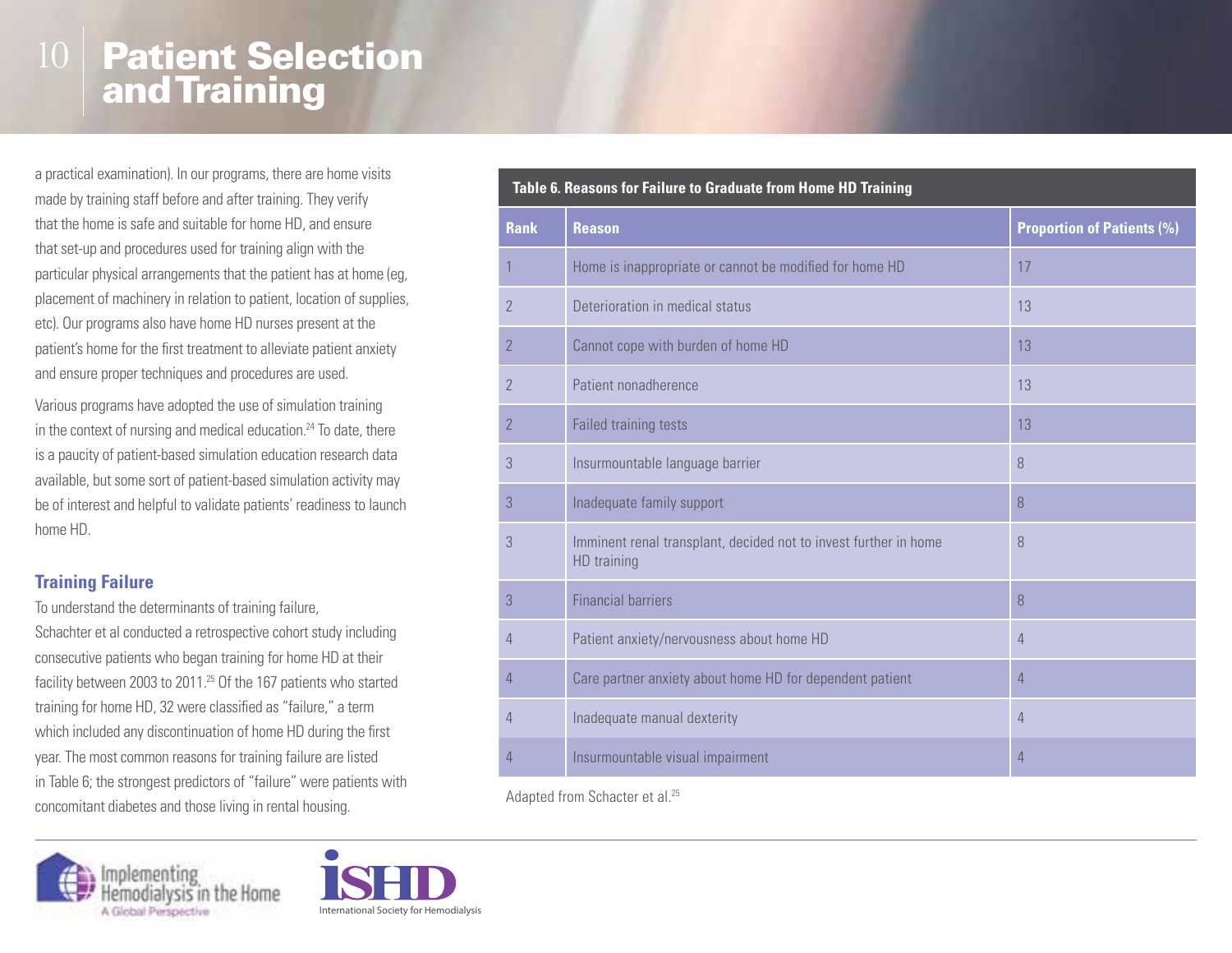#### **Vascular Access Training in Home HD Patients**

The optimal form of vascular access is undetermined in home HD, but all forms (ie, arteriovenous fistulas and grafts, central venous catheters) have been used. A detailed discussion of vascular access in the context of home HD is discussed in the module entitled, "The Care and Keeping of Vascular Access for Home HD Patients".

One of the biggest concerns of performing home HD is the fear of system disconnection. To this aim, multiple prevention and management strategies have been proposed, including the use of wetness detectors (situated proximal to the cannulation sites and/or on the floor), needle taping/fixing strategies, and single-needle dialysis.<sup>5, 15</sup> Clearly, further technical innovations are needed to improve the safety of vascular access use in home HD, although the cornerstone of patient safety will always be thorough education and training. Safety is discussed in greater detail in the module entitled, "Ensuring Patient Safety During Home HD".

An equally important concern is the fear of cannulation itself. Different cannulation techniques have been advocated for home HD and are discussed in detail in the module entitled, "The Care and Keeping of Vascular Access for Home HD Patients". The provision of experienced home HD staff and a relaxed, informal, and supportive training environment will assist in alleviating some of the fears patients associate with cannulation. In addition, complementary use of psychotherapy and cognitive therapy

sis in the Home shal Perspective



Central venous catheters are attractive alternatives in home HD because of the ease of use and lower potential for disconnection. Results from a study by Perl et al showed that catheter survival is higher among home nocturnal HD patients compared with in-center HD patients,<sup>6</sup> which may be due, in part, to higher exposure to heparin. The incidence of catheterrelated bacteremia was similar between patients undergoing home nocturnal HD and those patients undergoing in-center conventional HD;26 however, central venous catheters have a higher rate of infectious complications than more permanent vascular access (ie, arteriovenous fistulas and grafts).<sup>27</sup> Similar to arteriovenous access, several safety strategies have been advocated for patients using central venous catheters at home. For example, a number of centers support the use of perforated nonremovable central venous catheter caps (aka, closedconnector devices).

### Barriers to Home HD **Training**

From the patient perspective, learning home HD is often accompanied by a great deal of anxiety.13 It is reasonable to assume that all patients are confronted to some degree with multiple concerns, including personal lack of confidence, fear of experiencing a catastrophic event while they are on dialysis, fear of burdening family members with care, and apprehension over suboptimal care.<sup>28</sup> It is important to openly discuss and address concerns, and these concerns are almost always surmountable with appropriate support.

Equally important, there are other potential barriers to the implementation of home HD. These barriers include the lack of center, physician, or nursing experience and deficiencies in the actual physical infrastructure for performing and training for home HD. Appropriate workforce development and infrastructure in the home HD hub becomes increasingly important with scaling and expansion of home HD programs, although more modest arrangements are often adequate for start-up or smaller programs (see the modules, "The Home Hemodialysis Hub – Physical Infrastructure and Integrated Governance Structure" and "Workforce Development and Models of Care").

Finally, poor education and planning regarding chronic kidney disease are important modifiable barriers to the adoption of nocturnal and wider home HD.29 Effective cultivation

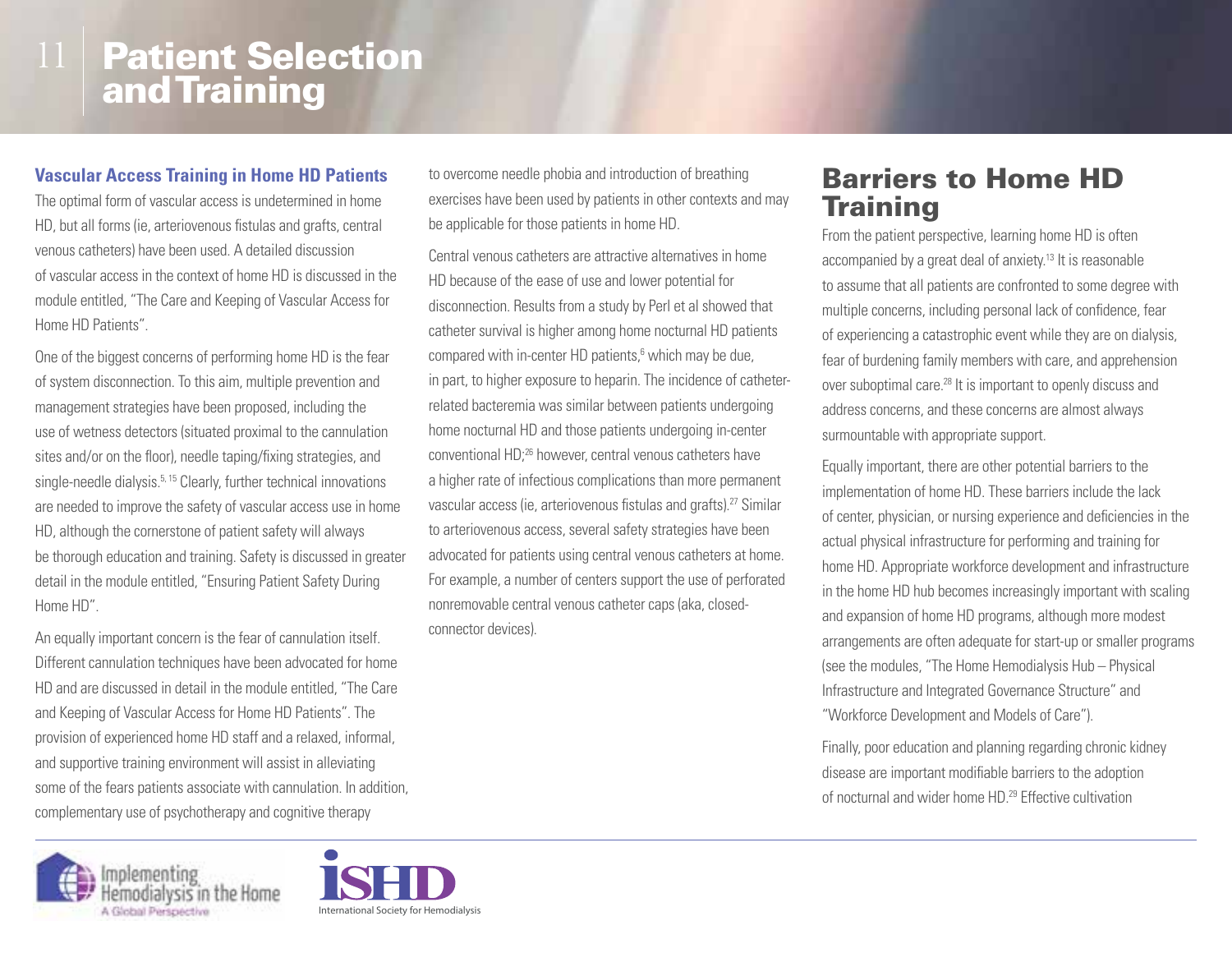of patients will improve home dialysis uptake in the predialysis stage, but also, in our experience, improve the receptiveness and engagement of patients during the training process (see the module, "Systems to Cultivate Suitable Patients for Home Dialysis").

#### **Table 7. Key Performance Indicators for Home HD Training**

#### **Process Outcomes**

- Training time
- Training failure rate
- Training nurse performance
	- » Self-assessment
	- » Patient satisfaction
	- » 360° feedback

#### **Clinical Effectiveness Measures**

- Program home HD technique survival
- Patient "near misses" or frequency of intradialytic hypotension
- Patient hospitalization rate
- Patient adherence with treatments, clinical appointment attendance, and blood tests
- Patient adherence with medication, phosphate control, and nutritional and fluid status parameters

### Key Performance Indicators for Home HD Training

As in every clinical process, the outcomes of home HD training should be measured. In our programs, these data have been used in many ways. Documentation of training time and failure rates allow for appropriate planning and funding for growth of the program, and more accurate estimates of training infrastructure requirements in the future. For trainers, individual metrics can be an indicator of their effectiveness and highlight the need for further support or oversight in their roles. For patients, analysis of training data may identify groups of patients with different training requirements, such as the need for more frequent training sessions or simply more of them. In some programs, the analysis of such data has offered insights into the most effective pairings between patients and trainers, and allowed prospective allocation of patients to trainers who may better suit their learning style or cultural or sociodemographic needs. A variety of key performance indicators can be collected, such as those listed in Table 7. At a minimum, 3 process outcomes should be documented along with at least 1 clinical outcome.

### Future Studies in Home HD Education

Although home HD training is an important step in encouraging patients to consider undergo dialysis in the home, there is a surprising lack of systematic research in this field. Innovations and research in this area will be pivotal in further promoting a higher acceptance rate of home HD as the renal replacement therapy of choice.



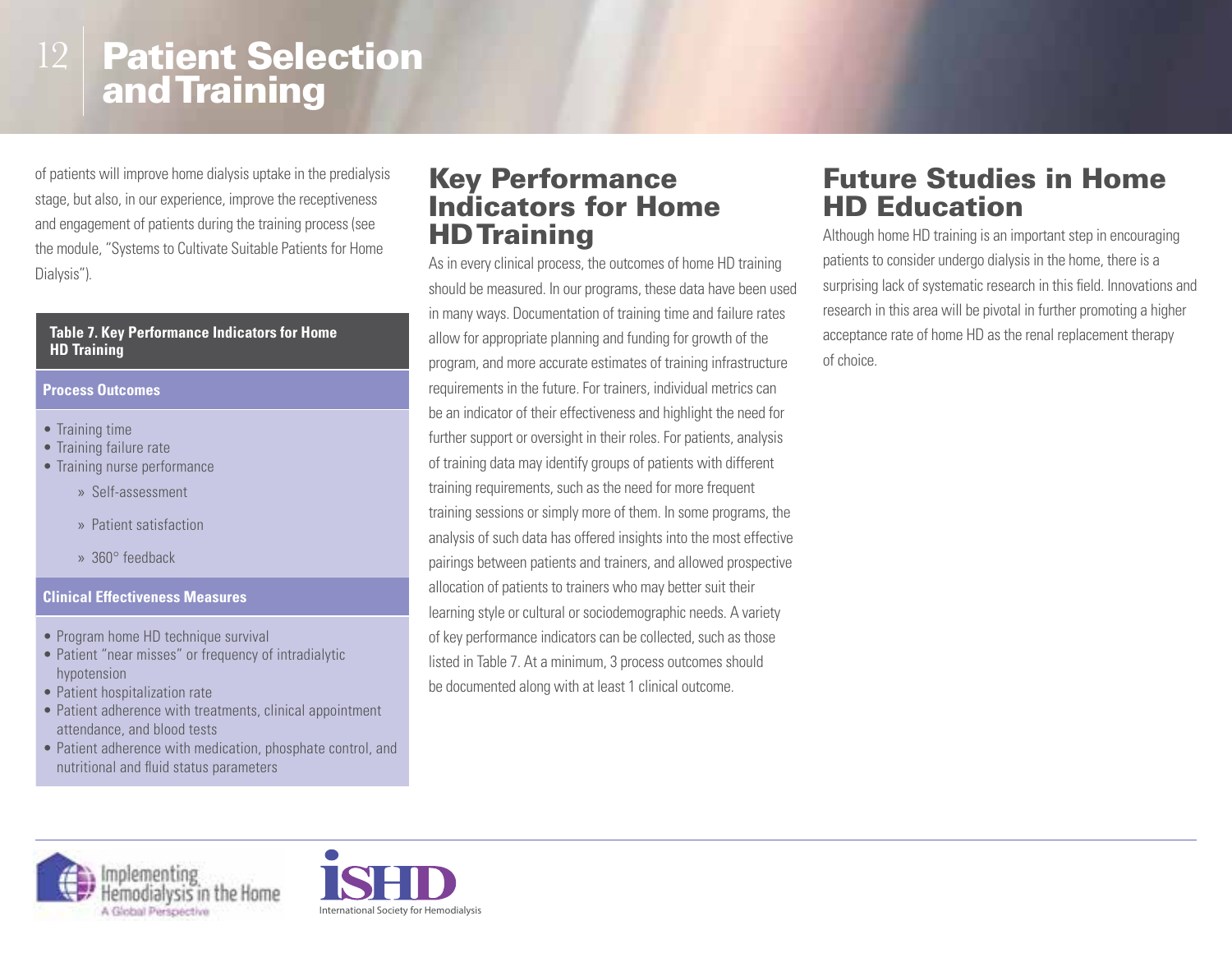## **References**

- **1.** Technology Appraisal No. 48; Guidance on home compared with hospital haemodialysis for patients with end-stage renal failure. London: National Institute for Health and Care Excellence; 2005.
- **2.** Schatell D. MATCH-D: a roadmap to home dialysis therapy. Nephrol News Issues. 2007;21(11):41, 43-44.
- **3.** Moran J, Kraus M. Starting a home hemodialysis program. Semin Dial. 2007;20(1):35-39.
- **4.** Rioux JP, Faratro R, Chan CT. Nocturnal home hemodialysis: implementation, quality assurance and future challenges. Minerva Urol Nefrol. 2010;62(1):103- 110.
- **5.** Perl J, Chan CT. Home hemodialysis, daily hemodialysis, and nocturnal hemodialysis: Core curriculum 2009. Am J Kidney Dis. 2009;54:1171-1184.
- **6.** Fortnum D, Ludlow M, Morton RL. Renal unit characteristics and patient education practices that predict a high prevalence of home-based dialysis in Australia. Nephrology (Carlton). 2014;19:587-593.
- **7.** Portolés J, Del Peso G, Fernández-Reyes MJ, Bajo MA, López-Sánchez P. Previous comorbidity and lack of patient free choice of technique predict early mortality in peritoneal dialysis. Perit Dial Int. 2009;29:150-157.
- **8.** Stack AG, Martin DR. Association of patient autonomy with increased transplantation and survival among new dialysis patients in the United States. Am J Kidney Dis. 2005;45:730-742.
- **9.** Nearhos J, Van Eps C, Connor J. Psychological factors associated with successful outcomes in home haemodialysis. Nephrology (Carlton). 2013;18:505-509.
- **10.** Christensen AJ. Patient-by-treatment context interaction in chronic disease: a conceptual framework for the study of patient adherence. Psychosom Med. 2000;63:435-443.
- **11.** Bullington P, Pawola L, Walker R, Valenta A, Briars L, John E. Identification of medication non-adherence factors in adolescent transplant patients: the patient's viewpoint. Pediatr Transplant. 2007;11:914-921.
- **12.** Lacson E Jr, Wang W, DeVries C, et al. Effects of a nationwide predialysis educational program on modality choice, vascular access, and patient outcomes. Am J Kidney Dis. 2011;58:235-242.
- **13.** Wong J, Eakin J, Migram P, Cafazzo JA, Halifax NV, Chan CT. Patients' experiences with learning a complex medical device for the self-administration of nocturnal home hemodialysis. Nephrol Nurs J. 2009;36:27-32.
- **14.** US Renal Data System. USRDS 2013 Annual Data Report: Atlas of Chronic Kidney Disease and End-Stage Renal Disease in the United States. Bethesda, MD: National Institutes of Health, National Institute of Diabetes and Digestive and Kidney Diseases, 2013.
- **15.** Pierratos A, Ouwendyk M, Francoeur R, et al. Nocturnal hemodialysis: three-year experience. J Am Soc Nephrol. 1998; 9:859-868.
- **16.** Kumar VA, Ledezma ML, Rasgon SA. Daily home hemodialysis at a health maintenance organization: three-year experience. Hemodial Int. 2007;11:225-230.
- **17.** Honkanen E, Muroma-Karttunen R, Taponen RM, Grönhagen-Riska C. Starting a home hemodialysis program: single center experiences. Scand J Urol Nephrol. 2002;36:137-144.
- **18.** Lockridge RS Jr, Spencer M, Craft V, et al. Nightly home hemodialysis: five and one-half years of experience in Lynchburg, Virginia. Hemodial Int. 2004;8:61-69.
- **19.** McGregor D, Buttimore A, Robson R, Little P, Morton J, Lynn K, Thirty years of universal home dialysis in Christchurch. N Z Med J. 2000;113:27-29.
- **20.** Pipkin M, Eggers PW, Larive B, et al. Recruitment and training for home hemodialysis: experience and lessons from the Nocturnal Dialysis Trial. Clin J Am Soc Nephrol. 2010;5:1614-1620.